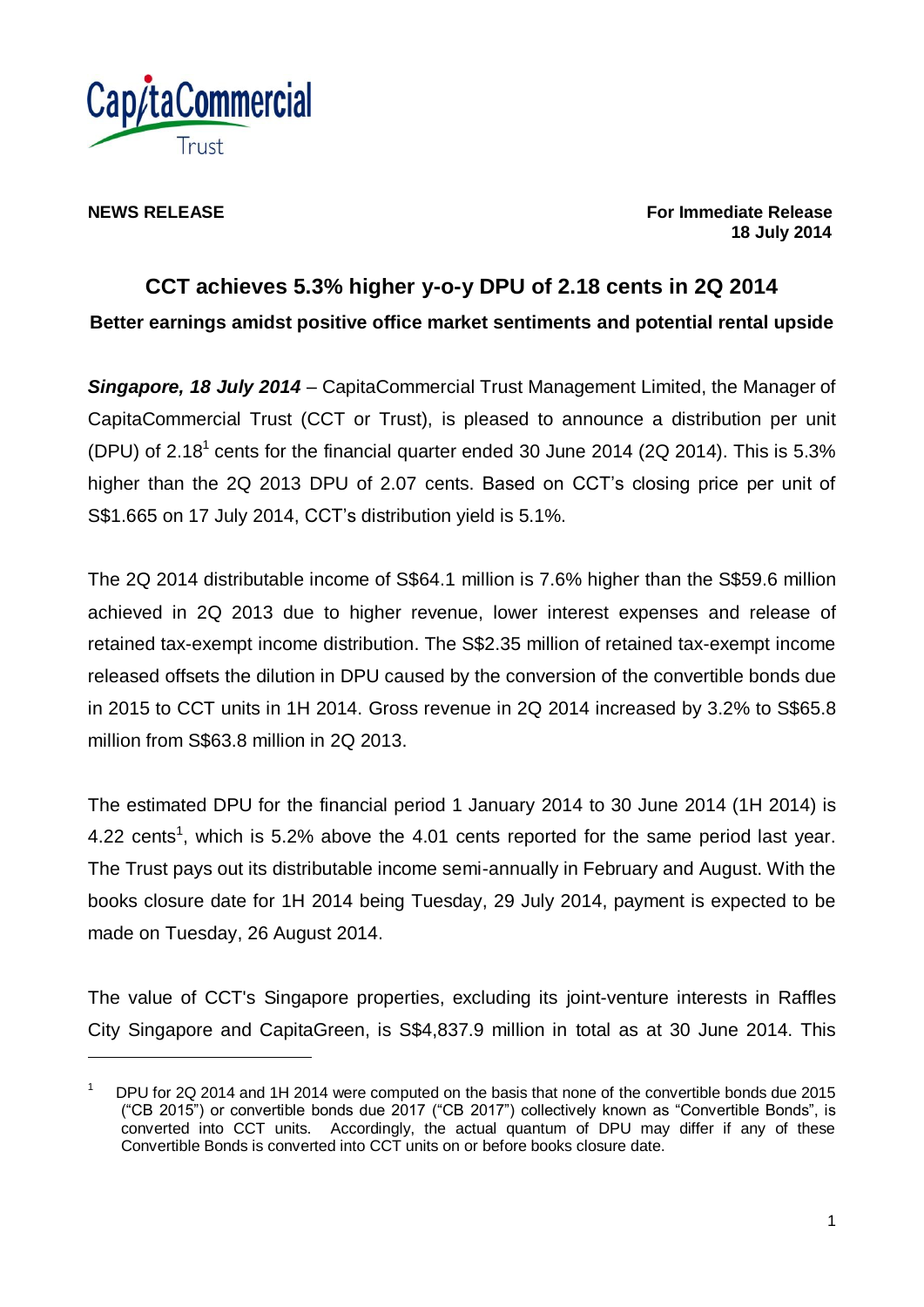represents an upward valuation of S\$68.9 million or approximately 1.4% from the aggregate value of S\$4,769.0 million as at 31 December 2013 for the same properties. Including CCT's 60.0% interest in Raffles City Singapore, 40.0% interest in CapitaGreen and other assets, CCT's deposited properties are worth S\$7.3 billion as at 30 June 2014, an increase of 1.8% from 31 December 2013. The adjusted net asset value per unit is S\$1.67 excluding 1H 2014 distributable income to unitholders.

The Trust's unaudited Consolidated Financial Statements for 2Q 2014 and 1H 2014 results are available on its website (www.cct.com.sg) and on SGXNet (www.sgx.com).

|                                       | 2Q 2014      | 2Q 2013 $(1)$  | Change    | 1H 2014       | 1H 2013 <sup>(1)</sup> | Change    |
|---------------------------------------|--------------|----------------|-----------|---------------|------------------------|-----------|
|                                       |              |                | $\%$      |               |                        | %         |
| Gross Revenue (S\$'000)               | 65,826       | 63,782         | 3.2       | 129,827       | 125,810                | 3.2       |
| Net Property Income (S\$'000)         | 51,997       | 50,222         | 3.5       | 102,700       | 100,176                | 2.5       |
| Distributable Income (S\$'000)        | 64,100       | 59,557         | 7.6       | 124,029       | 115,260                | 7.6       |
| - Taxable $(S$'000)$                  | 61,750       | 59,557         | 3.7       | 121,679       | 115,260                | 5.6       |
| - Tax-exempt (S\$'000)                | 2,350        | $\blacksquare$ | <b>NM</b> | 2,350         |                        | <b>NM</b> |
| Distribution Per Unit ("DPU") (cents) | $2.18^{(2)}$ | 2.07           | 5.3       | 4.22 $(2, 3)$ | 4.01                   | 5.2       |
| - Taxable (cents)                     | 2.10         | 2.07           | 1.4       | 4.14          | 4.01                   | 3.2       |
| - Tax-exempt (cents)                  | 0.08         | $\blacksquare$ | <b>NM</b> | 0.08          |                        | <b>NM</b> |

#### **Summary of CCT's 2Q 2014 and 1H 2014 Results**

Notes:

- (1) 2Q 2013 and 1H 2013 have been restated with the adoption of FRS 111 Joint Arrangements which came into effect from 1 January 2014.
- (2) The estimated DPU for 2Q 2014 and 1H 2014 were computed on the basis that none of the outstanding CB 2015 or CB 2017 is converted into Units on or before books closure date. Accordingly, the actual quantum of DPU may differ if any of these Convertible Bonds is converted into CCT units on or before books closure date. Subsequent to 30 June 2014 and up till the date of this announcement, S\$0.75 million of CB 2015 was converted into 0.6 million CCT units.
- (3) DPU for 1H 2014 of 4.22 cents consisted of the adjusted DPU of 2.04 cents from 2.08 cents for 1Q 2014, and DPU of 2.18 cents for 2Q 2014. The adjustment takes into account the conversion of the principal amount of S\$61.5 million of CB 2015 into 51.6 million CCT units and payment of asset management fees of 2.1 million CCT units that were entitled to the distributable income for 1H 2014.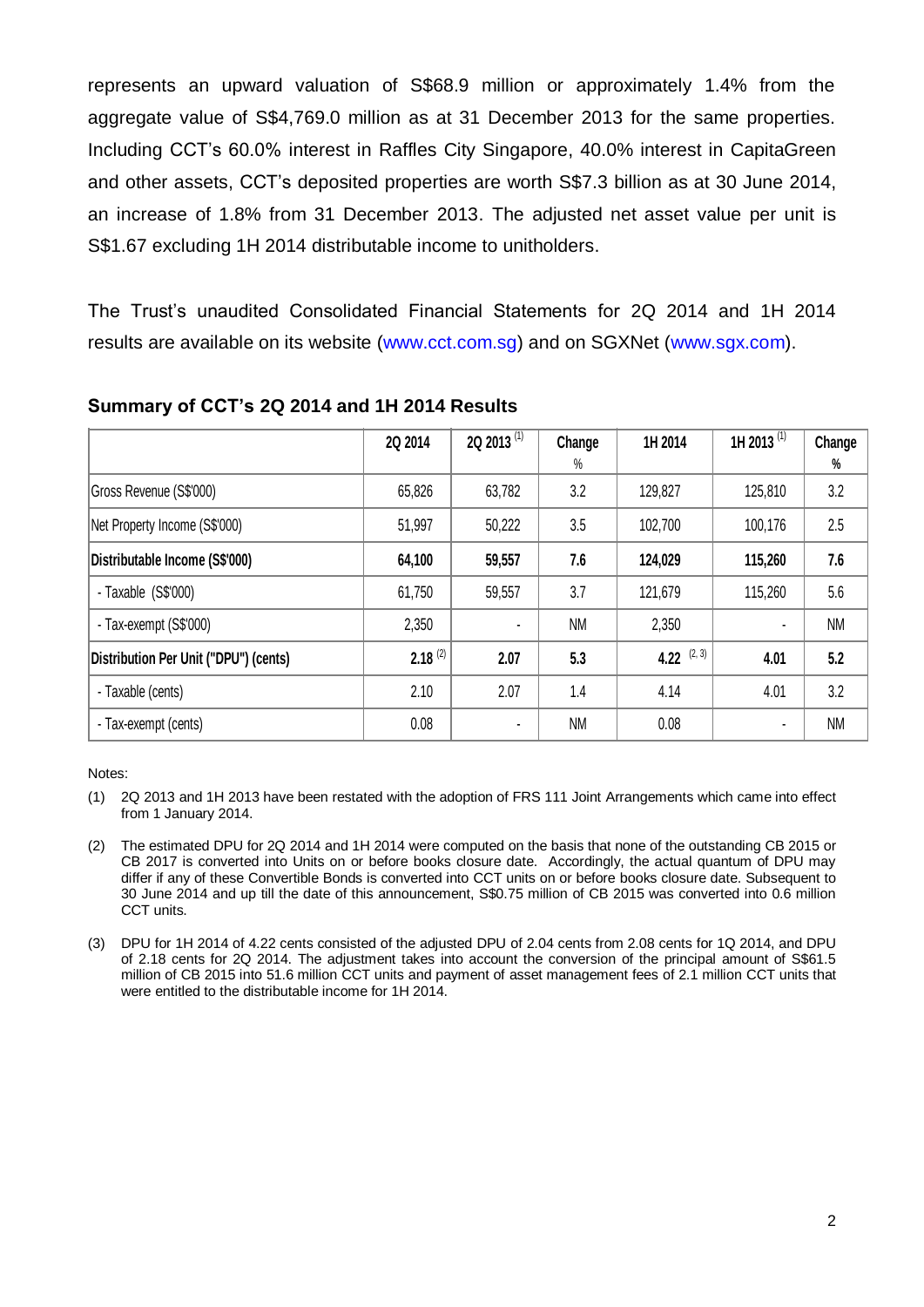Mr Kee Teck Koon, Chairman of the Manager, said, "CCT has delivered a strong set of results in the first half of 2014, with a higher DPU largely generated from positive rent reversions and savings from lower interest expense. CCT's balance sheet is robust with a low gearing of 28.8%. 80% of our total borrowings are on fixed interest rates which minimises the impact of any interest rate increases. The Trust has debt headroom of S\$1.3 billion for investment opportunities, assuming gearing increases from 28.8% to 40.0%."

Mr Kee added, "On 2 July 2014, we celebrated the topping-out of CapitaGreen, our Grade A office tower under development, which signifies that the structural work has reached the top floor. The development is on schedule to be completed by end-2014. That evening, we also celebrated the  $10<sup>th</sup>$  anniversary of CCT since its listing on the Singapore Exchange on 11 May 2004. Over the last decade, the Trust has grown in market capitalisation from S\$0.8 billion to S\$4.9 billion and generated a total return of about 235%<sup>2</sup>. Our consistent strategies of proactive asset and portfolio management, prudent capital management, timely divestments and a disciplined approach to accretive acquisitions have made the Trust more resilient and resulted in higher returns over the years. We are looking forward to the completion of CapitaGreen, CCT's first development project, which will be an additional source of income as we take CCT through the next lap of growth."

Ms Lynette Leong, Chief Executive Officer of the Manager, said, "CCT's portfolio occupancy rate of 99.4% is above the market occupancy rate of 95.8% in 2Q 2014. This quarter saw steady leasing activity with new leases and renewals of approximately 97,500 square feet, of which 31% are new leases. For CCT's Grade A office leases committed in 2Q 2014, we saw overall higher rents achieved compared to expiring rents, in the range of S\$10.40 – S\$14.00 per square foot per month. This compares favourably with the Grade A office monthly average market rent of S\$10.60 per square foot for 2Q 2014. CCT's portfolio monthly average office rent increased by 3.4% over the past 12 months from S\$7.96 to S\$8.23 per square foot as a result of continual positive rent reversions."

 $\overline{2}$ <sup>2</sup> Sum of distributions (including 1H 2014) and capital appreciation from CCT's opening unit price on 11 May 2004 to closing unit price on 30 June 2014, taking into account the effects of underwritten renounceable rights issue in 2009.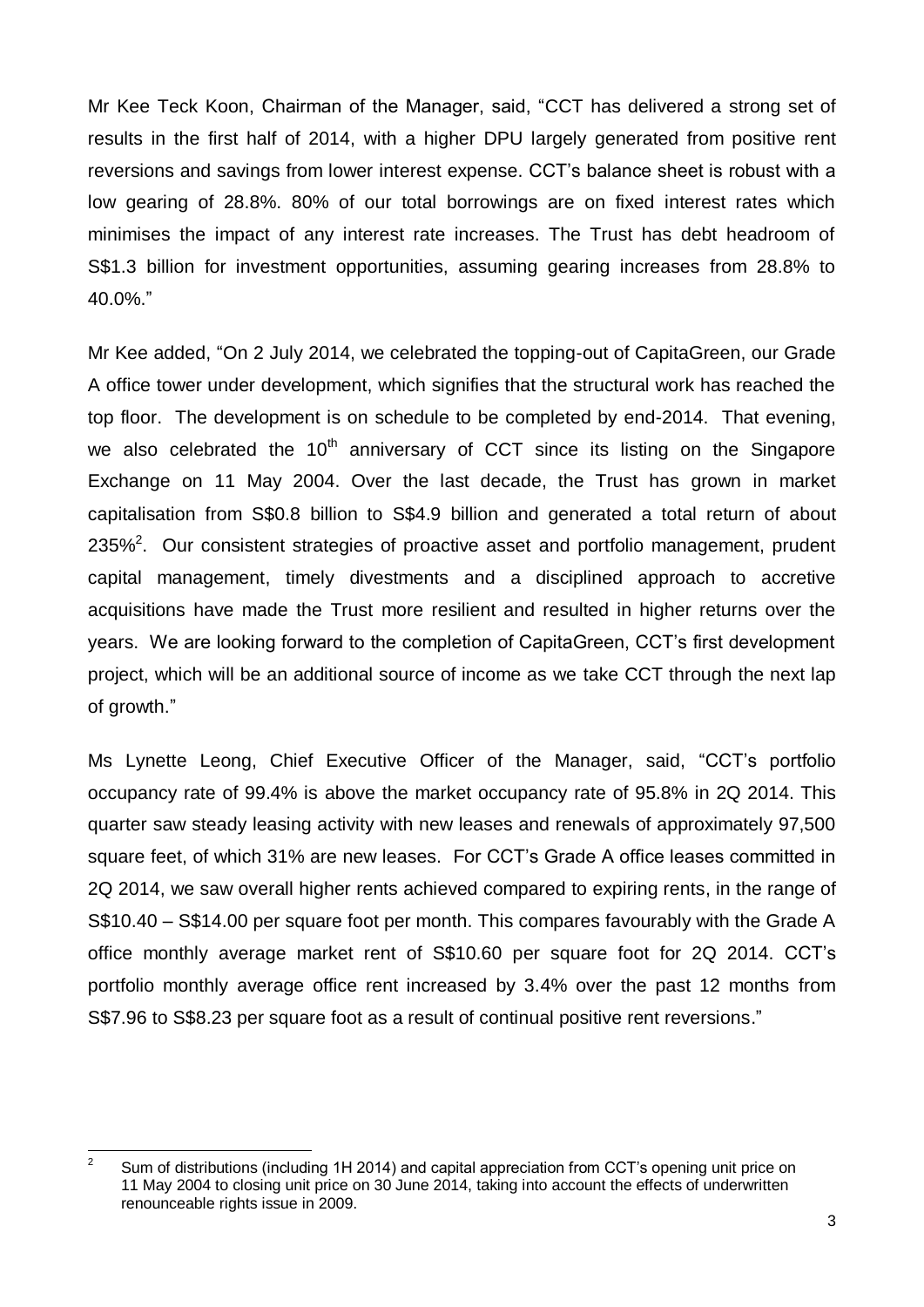Added Ms Leong, "We are pleased to have secured an additional tenant for CapitaGreen since our last update on 2 July 2014. The total lease commitments now aggregate 165,000 square feet or 23% of the building's net lettable area. With its scheduled year-end completion, CapitaGreen should attract continued leasing interest especially given the lack of new office supply in 2015 through to the first half of 2016."

Leasing demand in 2Q 2014 in CCT's portfolio was supported by tenants from Banking, Insurance and Financial Services, Retail Products and Services as well as Energy, Commodities, Maritime and Logistics. New and renewed tenants signed in 2Q 2014 excluding those at CapitaGreen, include Odfjell Offshore Management Pte Ltd, Mayer Brown JSM (Singapore) Pte Ltd, Rakuten Asia Pte Ltd, Halcyon Agri Corporation Pte Ltd, Le Mercier's Capital Pte Ltd and Ingensoma Financial Group Limited.

# **Accolades at Singapore Corporate Awards 2014**

CCT was conferred two gold awards for Best Annual Report and Best Investor Relations for the REITs and Business Trusts category at the Singapore Corporate Awards 2014, the highest accolades for the respective categories. The Singapore Corporate Awards recognise and honour Singapore-listed companies and individuals who help to raise corporate disclosure standards and corporate governance. The Awards are co-organised by the Institute of Singapore Chartered Accountants, Singapore Institute of Directors and The Business Times, and supported by the Accounting and Corporate Regulatory Authority and the Singapore Exchange.

# **Update on Asset Enhancement Initiatives (AEIs)**

# **(1) Capital Tower AEI expanded scope with same budget of S\$40.0m**

On-going AEI at Capital Tower has been expanded in scope but kept within the same budget of S\$40.0 million. Additional work includes the upgrading of upper floor lift lobbies to match the new main lobbies on levels 1 and 2 which were unveiled in end June 2014. To-date, restrooms on 15 floors have been upgraded. With the expanded scope, the works will now be completed in 4Q 2015 instead of 2Q 2015. Capital Tower has secured 100% committed occupancy as at 30 June 2014.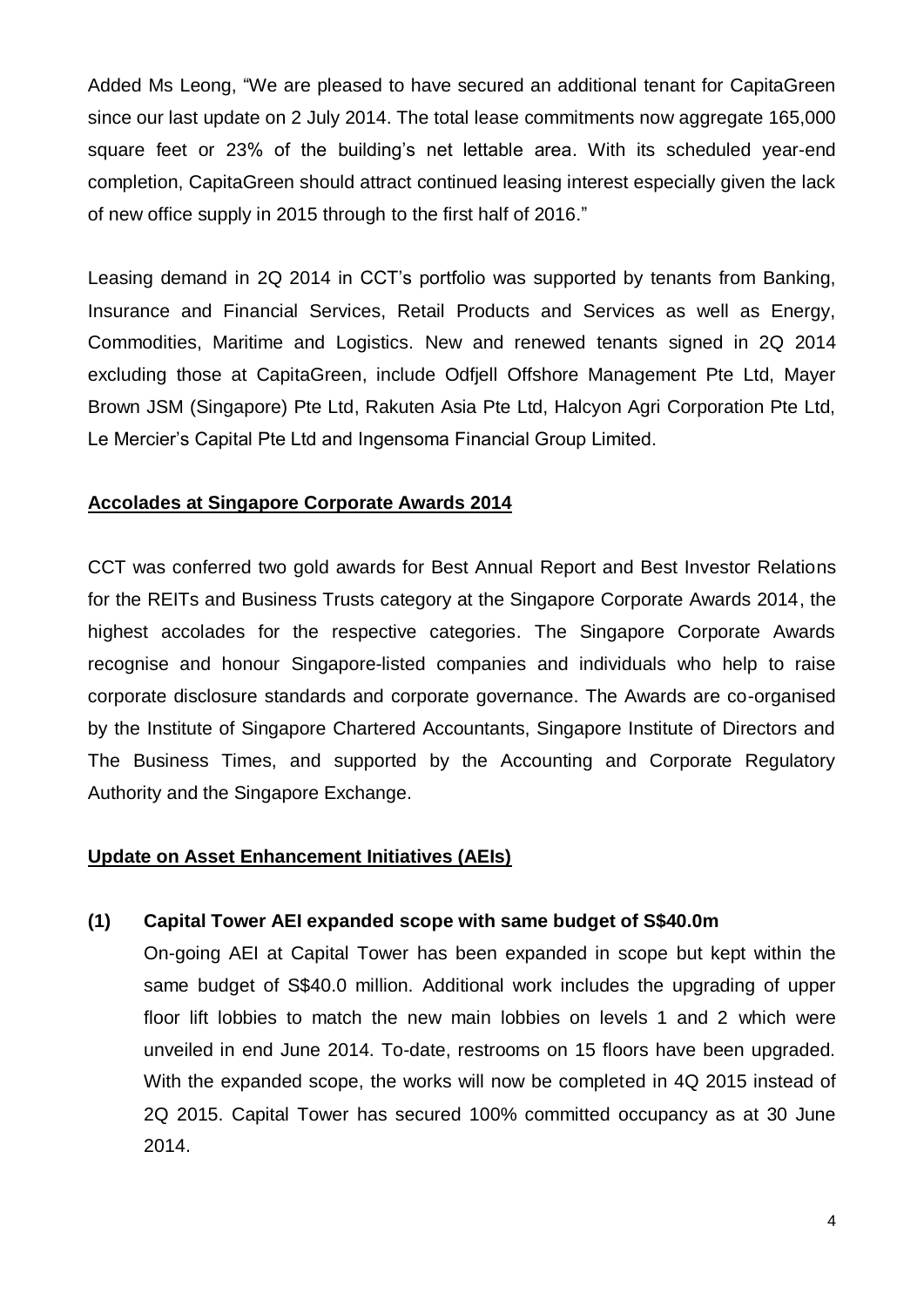# **(2) Completion of Raffles City Tower AEI with return on investment of 9.3%**

The AEI at Raffles City Tower, which commenced in 4Q 2012, was completed as scheduled in 2Q 2014. The upgrading works enhanced visibility and created an appealing sense of arrival at the office tower entrance, the canopy, drop-off area and main lobby. Upper level lift lobbies and restrooms were also revitalised. The AEI resulted in a return on investment (ROI) of 9.3%, higher than the target ROI of 8.6%.

# **Singapore Central Business District (CBD) Office Market**

Grade A office rent in the core central business district (CBD) continued to rise during the second quarter, with average monthly Grade A office rent rising by 3.4% from S\$10.25 per square foot in end March 2014 to S\$10.60 per square foot at end June 2014. This was driven by continued brisk leasing activities even though the overall Core CBD office occupancy rose only marginally from 95.7% to 95.8%. Tight supply in the Core CBD market is expected to continue through to the first half of 2016 which, together with healthy demand, will potentially drive further rental growth.

# **Outlook**

Annual new CBD office supply from 2014 to 2018 is expected to average about 1.2 million square feet. This compares favourably with the five-year historical average annual net supply and average net absorption of 1.2 million square feet and 1.0 million square feet respectively. Office leasing activities are expected to remain healthy, providing an opportunity for average market rentals to be strengthened. Office leases constituting 19% of CCT's portfolio gross rental income will be due for renewal in 2015, which represent potential upside in positive market conditions.

 $-$  END $-$ 

#### **About CapitaCommercial Trust** (www.cct.com.sg)

CapitaCommercial Trust is Singapore's first and largest listed commercial REIT with a market capitalisation of S\$4.9 billion. CCT aims to own and invest in real estate and real estate-related assets which are income producing and predominantly used, for commercial purposes. The total value of CCT's deposited properties is S\$7.3 billion as at 30 June 2014, comprising a portfolio of 10 prime commercial properties in Singapore, as well as investments in Malaysia. The properties in Singapore are Capital Tower, Six Battery Road, One George Street, HSBC Building, Raffles City (60.0% interest through RCS Trust), Twenty Anson, Bugis Village, Wilkie Edge, Golden Shoe Car Park and CapitaGreen (40.0% interest through the joint venture, MSO Trust).